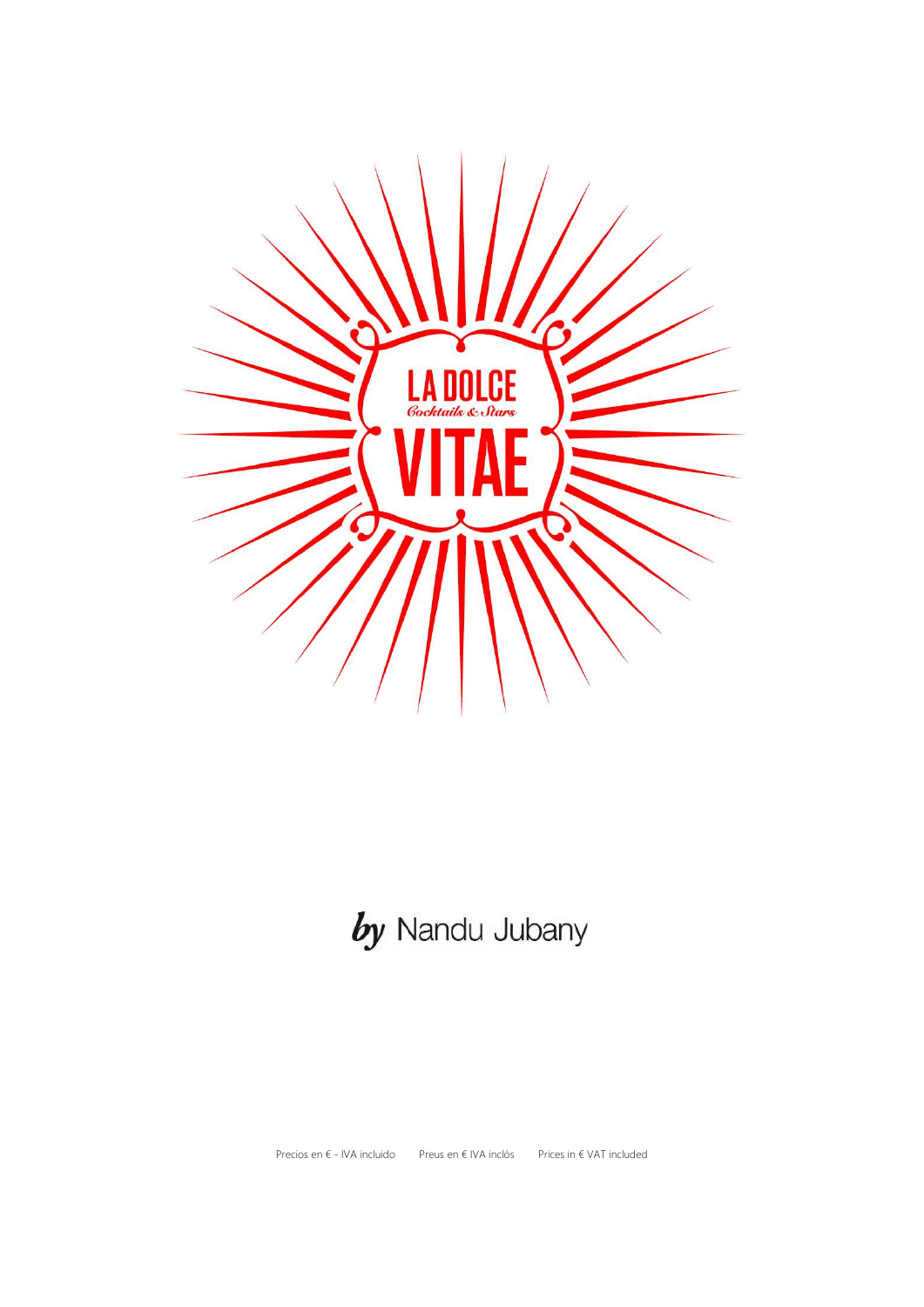# PER COMPARTIR, PARA COMPARTIR, TO SHARE

| PA DE COCA AMB TOMAQUÈT I OLI D'OLIVA                                               | 5               |
|-------------------------------------------------------------------------------------|-----------------|
| PAN DE COCA CON TOMATE Y ACEITE DE OLIVA                                            |                 |
| TOMATO BREAD WITH OLIVE OIL                                                         |                 |
|                                                                                     |                 |
| PATATES "LA DOLCE VITAE" AMB LA NOSTRA SALSA BRAVA ESPECIAL I OUS DE GUATLLA        | 10 <sup>°</sup> |
| PATATAS LDV CON NUESTRA SALSA BRAVA ESPECIAL Y HUEVOS FRITOS DE CODORNIZ            |                 |
| POTATOES LDV BRAVA STYLE WITH FRIED QUAIL EGGS                                      |                 |
| LES MILLORS OLIVES FARCIDES D'ANXOVA DEL MÓN                                        | 9               |
| LAS MEJORES ACEITUNAS RELLENAS DE ANCHOA DEL MUNDO                                  |                 |
| "BEST OLIVES OF THE WORLD", STUFFED WITH ANCHOVIES                                  |                 |
| CROQUETES CASOLANES DE PERNIL DE GLA (4 PZ)                                         | 10 <sup>°</sup> |
| CROQUETAS CASERAS DE JAMÓN DE BELLOTA (4 PZ)                                        |                 |
| HOMEMADE IBERIAN BELLOTA HAM CROQUETTES (4 PZ)                                      |                 |
| CROQUETES CASOLANES DE GAMBES DE PALAMÓS (4 pz)                                     | 11              |
| CROQUETAS CASERAS DE GAMBAS DE PALAMÓS (4 pz)                                       |                 |
| HOMEMADE CROQUETTES OF GAMBAS FROM PALAMÓS (4 pz)                                   |                 |
| ESPATLLA DE PERNIL BERIC DE GLA "CARRASCO" AMB PA AMB TOMÀQUET                      | 26              |
| PALETILLA DE JAMÓN IBÉRICO DE BELLOTA "CARRASCO" CON PAN CON TOMATE                 |                 |
| <b>IBERIAN ACORN HAM "CARRASCO" WITH TOMATO BREAD</b>                               |                 |
| SELECCIÓ DE FORMATGES ARTESANALS LOCALS, VACA, CABRA I OVELLA                       | 19              |
| SELECCIÓN DE QUESOS ARTESANALES LOCALES, DE VACA, CABRA Y OVEJA                     |                 |
| SELECTION OF ARTISANAL LOCAL CHEESES, COW, GOAT AND SHEEP MILK                      |                 |
| POKE D'ALVOCAT, ALGUES WAKAME, SALSA PONZU, LLAVORS I PIPES, AMB SALMÓ MARINAT      | 22              |
| POKE DE AGUACATE, ALGA WAKAME, SALSA PONZU, SEMILLAS Y PIPAS CON SALMÓN MARINADO    |                 |
| POKE OF AVOCADO, WAKAME SEAWEED, PONZU SAUCE, SEEDS, PINE NUTSWITH MARINATED SALMON |                 |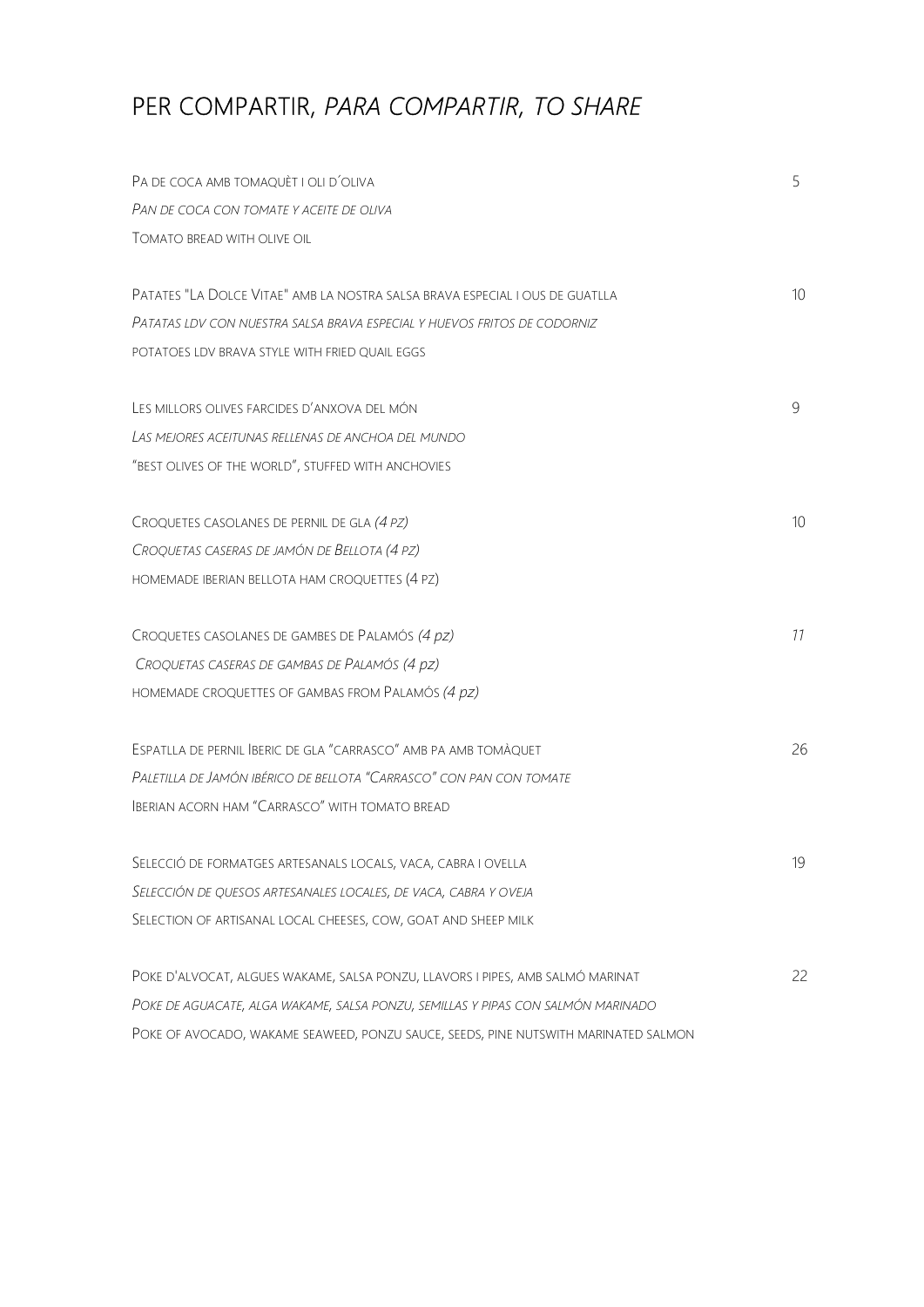# PER CONTINUAR, PARA CONTINUAR, TO FOLLOW

| AMANIDA DE BURRATA AMB TOMAQUET, ENGRUNES MEDITERRÀNIES I PESTO                      | 16 |
|--------------------------------------------------------------------------------------|----|
| ENSALADA DE BURRATA CON TOMATE, MIGAS MEDITERRÁNEAS Y PESTO                          |    |
| BURRATA SALAD, TOMATOES, MEDITERRANEAN CRUBS WITH PESTO                              |    |
|                                                                                      |    |
| HAMBURGUESA MAJESTIC DE VEDELLA, TOMÀQUET, ENCIAM, FORMATGE CHEDDAR I CEBA CONFITADA | 20 |
| HAMBURGUESA MAJESTIC DE TERNERA, TOMATE, LECHUGA, QUESO CHEDDAR Y CEBOLLA CONFITADA  |    |
| MAJESTIC BURGER, TOMATO, SALAD, CHEDDAR CHEESE & CARAMELIZED ONIONS                  |    |
|                                                                                      |    |
| SANDVITX DE POLLASTRE PICANT, TOMÀQUET, ALVOCAT, ENCIAM I JALAPEÑOS                  | 19 |
| "SPICY CHICKEN" SANDWICH, TOMATE, AGUACATE, LECHUGA Y JALAPEÑOS                      |    |
| "SPICY CHICKEN" SANDWICH, TOMATO, AVOCADO, SALAD & JALAPEÑOS                         |    |
|                                                                                      |    |
| TACOS DE BLAT DE MORO, AMB PORC IBÈRIC DE GLA "CARRASCO", ESTIL PIBIL                | 16 |
| TACOS DE MAÍZ, CON CERDO IBÉRICO DE BELLOTA "CARRASCO", ESTILO PIBIL                 |    |
| CORN TACOS, WITH IBERIAN BELLOTA PORK "CARRASCO", PIBIL STYLE                        |    |
|                                                                                      |    |
| POP A LA BRASA AMB PATATES CONDIMENTADES                                             | 24 |
| PULPO A LA PLANCHA CON PATATAS ALIÑADAS                                              |    |
| <b>GRILLED OCTOPUS WITH SEASONED POTATOES</b>                                        |    |
|                                                                                      |    |
| FILET DE VEDELLA CAFÈ DE PARIS AMB PATATES FREGIDES                                  | 32 |
| SOLOMILLO DE TERNERA AL CAFÉ DE PARIS CON PATATAS FRITAS                             |    |
| VEAL FILET MIGNON, "CAFÉ DE PARIS" SAUCE AND FRENCH FRIES                            |    |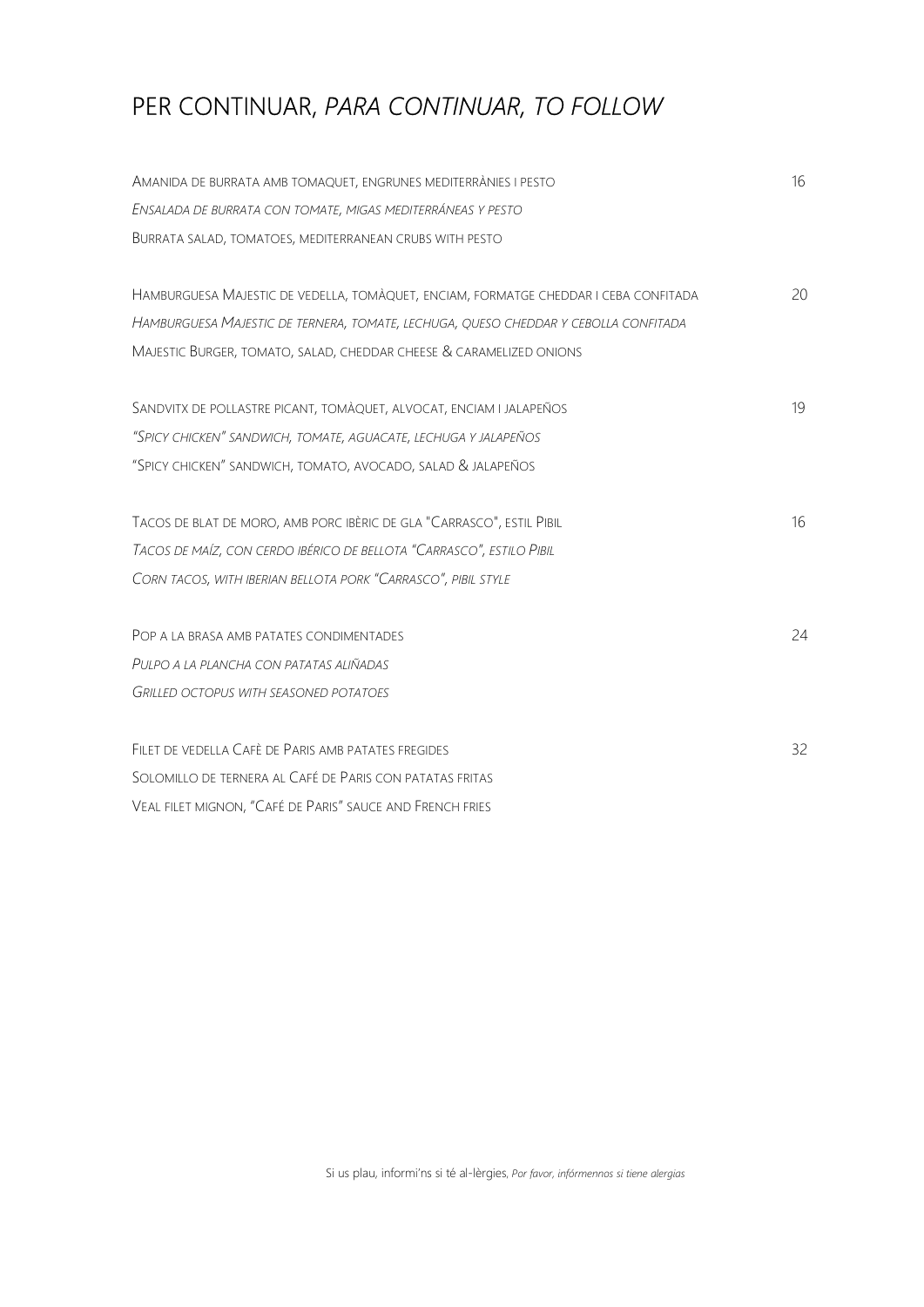## ALGO DULCE, ALGUNA COSA DOLÇA, SOMETHING SWEET

SANDVITX GELAT XXL DE FERRERO ROCHER I NUTELLA 12 SANDWICH HELADO DE XXL DE FERRERO ROCHER Y NUTELLA FERRERO ROCHER Y NUTELLA XXL ICE-CREAM SANDWICH PASTÍS DE FRUITS VERMELLS I PA DE PESSIC D'AMETLLA TARTA DE FRUTOS ROJOS Y BIZCOCHO DE ALMENDRA WILD MIXED BERRIES AND ALMOND CAKE PASTIS JEAN MARIE HIBBLOT (XOCOLATA I PRALINE D'AVELLANA) 12 TARTA JEAN MARIE HIBBLOT (CHOCOLATE Y PRALINE DE AVELLANA) CAKE JEAN MARIE HIBBLOT (CHOCOLATE AND HAZELNUT PRALINE)

AMANIDA DE FRUITA DE TEMPORADA 10 ENSALADA DE FRUTA DE TEMPORADA NATURAL FRUIT SALAD



Si us plau, informi'ns si té al-lèrgies, Por favor, infórmennos si tiene alguna alergia, Please inform us about any allergy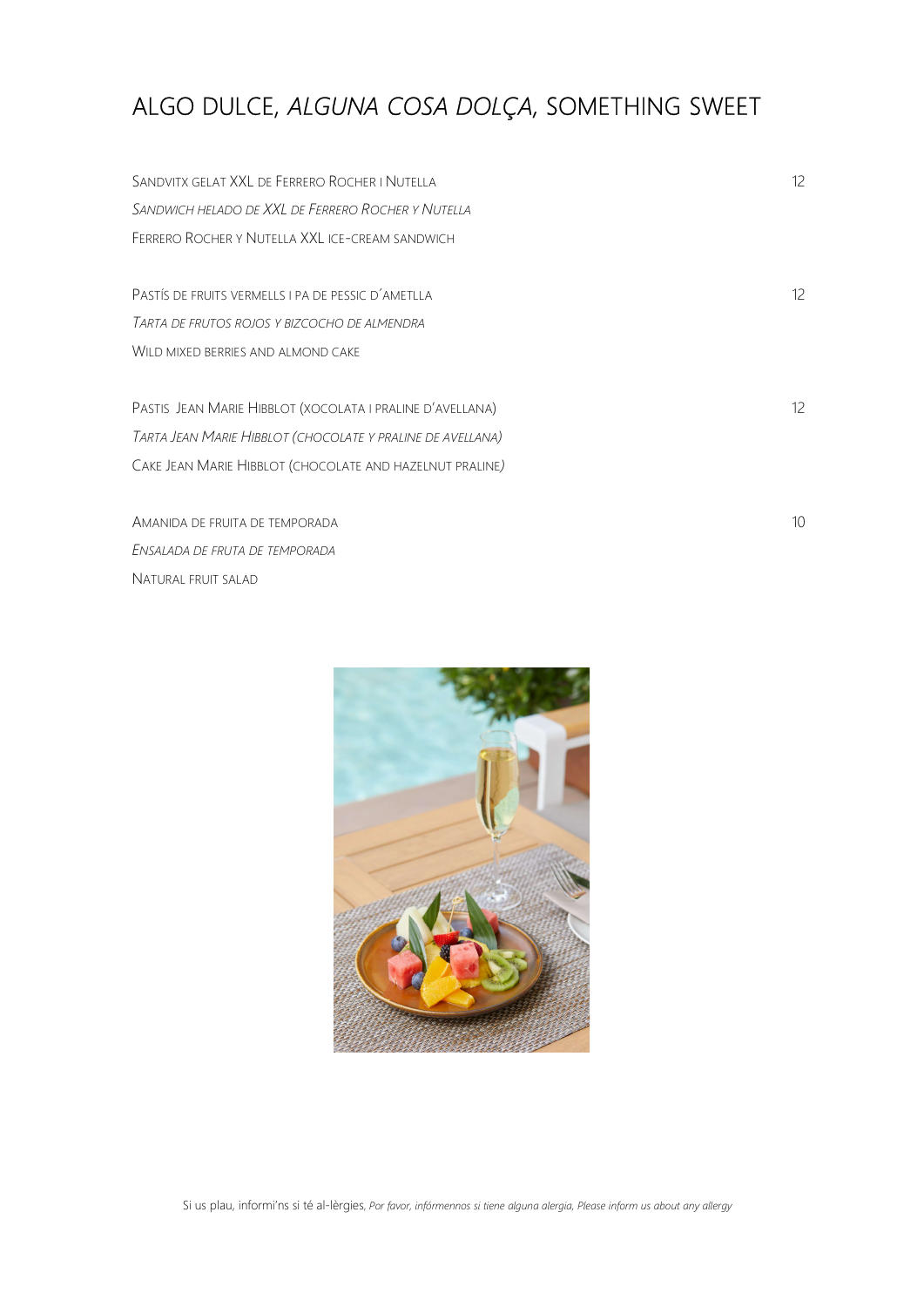# BEGUDA - BEBIDA

## CAFÉS INFUSIONES 7

| ESPRESSO, MACCHIATO   |  |
|-----------------------|--|
| CAPUCCINO, CAFÉ LATTE |  |
| DOBLE EXPRESSO        |  |

### REFRESCOS 7 TE ROJO PU-ERH

| Coca cola, light, zero,               |   | Mar   |
|---------------------------------------|---|-------|
| NESTEA, AQUARIUS                      |   | MEN   |
| Schweppes Premium: Tónica, ginger ale |   | TII A |
| NARANJA, LIMÓN                        |   | Roc   |
| Fever Tree Tónica, Ginger Beer, Zumos |   | VFRI  |
| Bitter Kas                            |   |       |
| Zumos                                 |   |       |
| <b>RED BULL</b>                       | 8 |       |

EIXAMPLE BROWN ALE 9 MAJESTIC PALE ALE HEINEKEN, CORONITA LARGER 9

6 ENGLISH BREAKFAS 7 FARI GREY

### 8 TE NEGRO CON FRUTOS ROJOS TE BLANCO TE VERDE **MANZANILLA MENTA POLEO** ROOIBOS CÍTRICO / ROOIBOS VAINILLA VERBENA

CERVEZAS AGUAS 6 CAÑA / CLARA LAGER (40CL.) 8 PERRIER EL CLOT PALE ALE 9 SOLAN DE CABRAS

ESTRELLA SIN ALCOHOL 8 MAJESTIC SANGRIA VINO O CAVA 18 50



# COCKTAILS

### DE AUTOR 22

GOTHIC MULE GINEBRA, MANGO, CHOCOLATE BLANCO Y PALE ALLE EIXAMPLE NEGRONI RON OSCURO, CAMPARI, ANTICA FÓRMULA & POMELO TIKI CARMEL BOURBON, GRAND MARNIER, CARAMELO Y NARANJA CHIC PEDRALBES RUINART ROSÉ, SIROPE DE ROSA, LIMA BARCELONA DIVINA GREY GOOSE VODKA, COINTREAU & ARÁNDANOS CINC D'OROS YSABEL REGINA, VERMUT, LICOR MANDARINA & CAVA

## CLÁSICOS 18

APEROL SPRITZ, NEGRONI, DRY MARTINI, DAIQUIRIS & MOJITOS, FROZEN PIÑA COLADA, MARGARITA, ETC.

### MOCKTAILS 12

MAJESTIC COLADA PIÑA FRESCA CON COCO BANANA SPLIT HELADO DE VAINILLA, PLÁTANO Y CHOCOLATE PASSION LIMONADE LIMONADA CON FRUTA DE LA PASIÓN FRESH ICE TEA TE NEGRO, MELOCOTÓN Y LIMÓN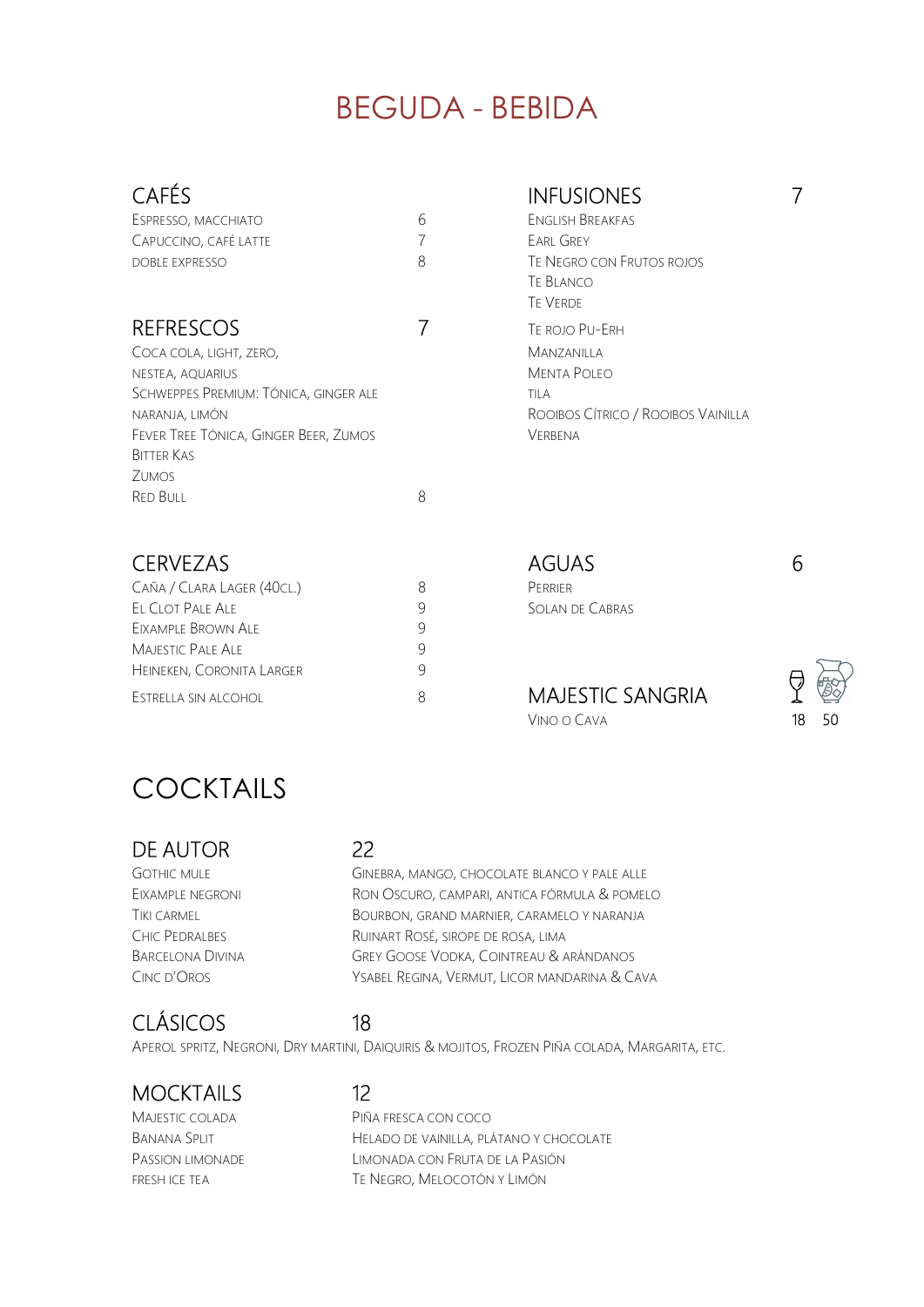# VINOS Y ESPUMOSOS / WINES & SPARKLING WINES

|                                                                                                                                                                                                                                                                          | À                                          |                                         |            |
|--------------------------------------------------------------------------------------------------------------------------------------------------------------------------------------------------------------------------------------------------------------------------|--------------------------------------------|-----------------------------------------|------------|
| <b>CAVAS - CORPINAT</b><br>AA MIRGIN CUVEE MAJESTIC BRUT<br>JUVE & CAMPS MILLESIMÉ BRUT<br><b>TORELLO MAJESTIC EDITION BRUT</b><br>PERE VENTURA VINTAGE G.R. BRUT<br><b>TORELLO PAL-LID ROSE</b>                                                                         | 10 <sup>°</sup><br>$12 \overline{ }$<br>12 | 45<br>45<br>45<br>60<br>45              | 90         |
| <b>CHAMPAGNES</b><br>R DE RUINART BRUT<br>R DE RUINART ROSE<br>RUINART BLANC DE BLANCS BRUT<br><b>LAURENT PERRIER ROSE</b><br><b>DOM PERIGNON VINTAGE</b>                                                                                                                | 19<br>22                                   | 95<br>115<br>130<br>140<br>270          | 195<br>300 |
| VI BLANC, VINO BLANCO, WHITE WINE<br>CAU D'EN GENIS CUVEE MAJESTIC AA - ECOLOGICO<br>MENADE VERDEJO<br>LEIRAS ALBARIÑO, RÍAS BAIXAS<br>LOUIS LATOUR, CHARDONNAY, BOURGOGNE                                                                                               | $\mathcal{G}$<br>9<br>10<br>10             | 36<br>36<br>38<br>38                    |            |
| VI ROSAT, VINO ROSADO, ROSÉ WINE<br>HERMS ROSÉ, SYRAH<br>M DE MINUTY, PROVENCE                                                                                                                                                                                           | 9<br>12                                    | 36<br>45                                | 87         |
| VI NEGRE, VINO TINTO, RED WINE<br>ALTA ALELLA GX - ECOLÓGICO<br>ABADAL CRIANZA, CAB. SAU, MERLOT<br>FURVUS, GARNATXA, MERLOT<br>MUGA, RIOJA<br>SAN VICENTE, RIOJA, TEMPRANILLO<br>DEHESA DE LOS CANÓNIGOS. RIBERA DEL DUERO<br>VEGA SICILIA VALBUENA 5, RIBERA DEL DUERO | 9<br>10<br>12<br>12<br>15                  | 39<br>42<br>46<br>42<br>85<br>46<br>205 |            |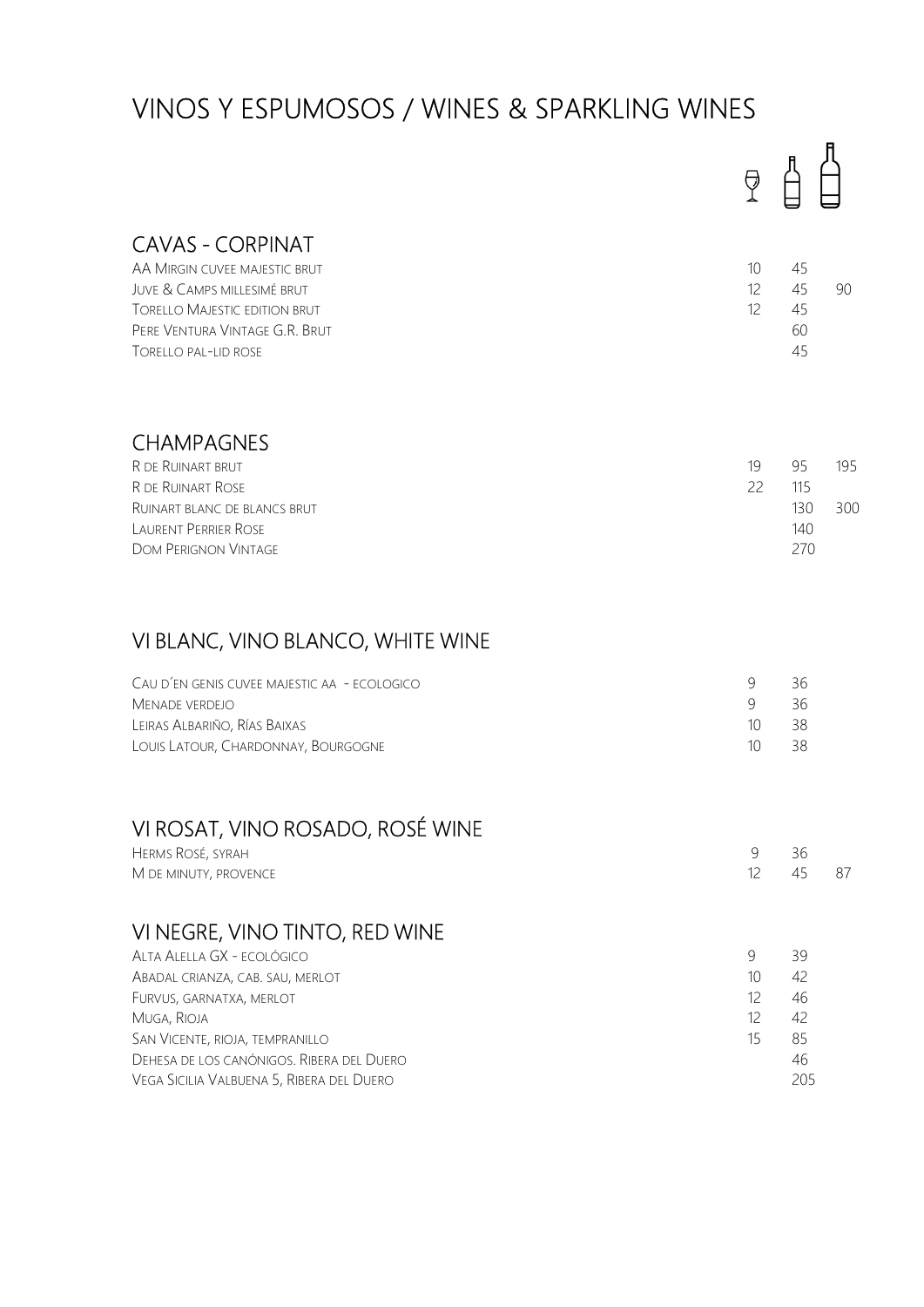| APERITIVOS/VERMUTS       |     | <b>WHISKY &amp; BOURBON</b>               |
|--------------------------|-----|-------------------------------------------|
| Yzaguirre blanco/rojo    | 8   | PREGUNTE POR NUESTRA AMPLIA SELECCIÓN DE  |
| Martini/ Campari/ Aperol | 8/9 | <b>WHISKYS Y BOURBON</b>                  |
| CHARTREUSE               | 8   | ASK ABOUT OUR GREAT SELECTION OF WHISKIES |
|                          |     | AND BOURBON                               |

### GIN

| <b>GIN RAW BARCELONA (SPAIN)</b>     | 20 | <b>SCOTCH WHISKY</b>       |                 |
|--------------------------------------|----|----------------------------|-----------------|
| <b>GIN MARE (SPAIN)</b>              | 15 | CHIVAS REGAL 12            | 13 <sup>°</sup> |
| CITADELLE (FRANCE)                   | 20 | LAGAVUI IN 16              | 25              |
| <b>G'VINE (FRANCE)</b>               | 16 | JOHNNY WAI KER BLACK LEVEL | 13              |
| <b>BEEFEATER (ENGLAND)</b>           | 10 | <b>GLENFIDDICH 12</b>      | 12 <sup>°</sup> |
| <b>BOMBAY SAPPHIRE (ENGLAND)</b>     | 10 |                            |                 |
| <b>BULLDOG (ENGLAND)</b>             | 12 |                            |                 |
| <b>BROCKMANS (ENGLAND)</b>           | 15 | <b>BOURBON /TENNESSE</b>   |                 |
| <b>HENDRICK'S (ENGLAND)</b>          | 15 | <b>MAKER'S MARK</b>        | 13 <sup>°</sup> |
| MARTIN MILLER'S (ENGLAND)            | 13 | JACK DANIFI'S              | 12              |
| TANQUERAY (ENGLAND)                  | 10 |                            |                 |
| TANQUERAY10(ENGLAND)                 | 13 |                            |                 |
| SALCOMBE (ENGLAND)                   | 10 | BRANDY / COGNAC            |                 |
| <b>WILLIAM CHASE ELEGAN (ENGLAND</b> | 16 | Duque de Alba Jerez        | 13              |
| MONKEY 47 (GERMANY)                  | 17 | <b>REMY MARTIN VSOP</b>    | 16              |
| SEAGRAM'S (CANADA)                   | 10 | <b>REMY MARTIN XO</b>      | 48              |

| HAVANA CLUB <sub>3</sub> |    | <b>HENNESSY PARADIS</b> | 140 |
|--------------------------|----|-------------------------|-----|
| HAVANA CLUB 7            | 13 | Laberdolive 1992        | 38  |
| Matusalem 15 años        | 14 |                         |     |
| Santa Teresa 1796        | 13 |                         |     |
| ZACAPA <sub>23</sub>     | 20 | <b>LICORES</b>          | 10  |
| Zacapa XO                | 35 | <b>ORUJOS</b>           |     |
|                          |    |                         |     |

| GREY GOOSE              | 17 |
|-------------------------|----|
| V&T BELVEDERE Y CÍTRICO | 17 |
| Absolut                 | 10 |
| <b>BELVEDERE</b>        | 13 |

### TEQUILA/MEZCAL

| Mezcal llegal    | 16 |
|------------------|----|
| Corralejo Blanco | 14 |
| Patron Reposado  | 19 |

# SCOTCH WHISKY

| Gin Mare (Spain)    | 15 | Chivas Regal 12           |     |
|---------------------|----|---------------------------|-----|
| Citadelle (France)  | 20 | Lagavui in 16             | 25. |
| G'Vine (France) -   | 16 | JOHNNY WALKER BLACK LEVEL | 13. |
| Beefeater (England) | 10 | GLENFIDDICH 12            |     |

### BOURBON /TENNESSE

| Maker´s Mark |  |
|--------------|--|
| ACK DANIEL'S |  |

### BRANDY / COGNAC

| William Chase Elegan (England | 16 | <b>DUQUE DE ALBA JEREZ</b>    | 13  |
|-------------------------------|----|-------------------------------|-----|
| Monkey 47 (Germany)           | 17 | <b>REMY MARTIN VSOP</b>       | 16  |
| Seagram's (Canada)            | 10 | <b>REMY MARTIN XO</b>         | 48  |
|                               |    | <b>REMY MARTIN LOUIS XIII</b> | 330 |
| RON                           |    | HENNESSY XO                   | 48  |
| Havana Club 3                 | 9  | <b>HENNESSY PARADIS</b>       | 140 |
| Havana Club 7                 | 13 | LABERDOLIVE 1992              | 38  |

 LIMONCELLO BAILEYS **VODKA** AMARETTO FRANGELICO FERNET BRANCA KAHLUA COINTREAU GRAND MARNIER

| COSTE ADICIONAL POR COMBINADO              | $+5$ |
|--------------------------------------------|------|
| THESE PRICES DO NOT INCLUDE THE SOFT DRINK | $+5$ |